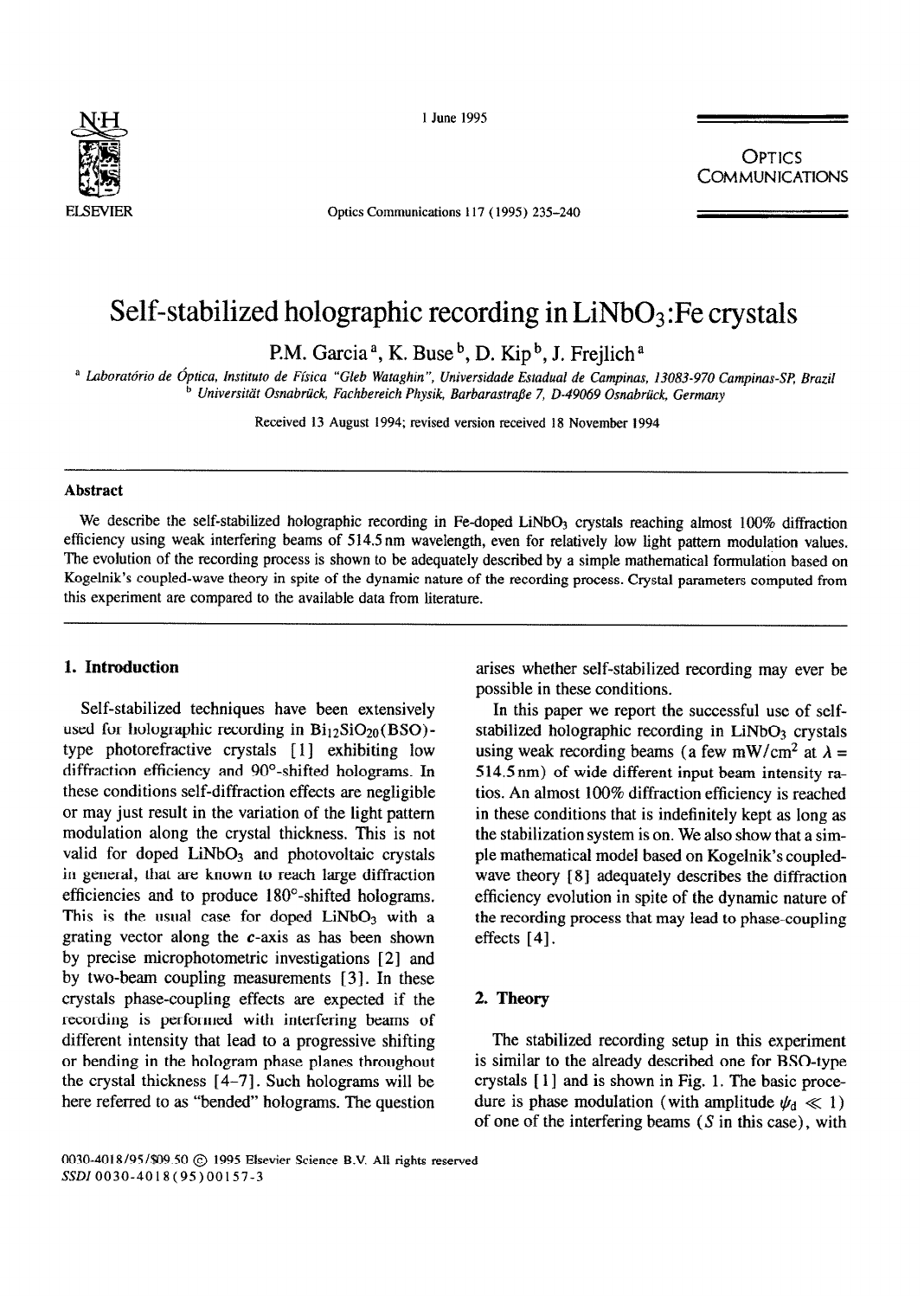

Fig. 1. Self-stabilized recording setup. M: mirror, PZT: piezoeiectric supported mirror, BS: beamsplitter, PRC: LiNbOj crystal, D: detector, LA: lock-in amplifier, HV: high voltage amplifier for PZT, OSC: oscillator

a frequency  $\Omega$  that is much higher than the frequency response of the crystal. The overall irradiance  $I_s$  along the S-direction at the crystal output results from the interference of the modulated transmitted S-beam with the diffracted R-beam.  $I_s$  is written following the simple Kogelnik's formulation for a refractive-index grating that is  $\phi$ -shifted to the interference pattern of light [8,91:

$$
I_S = |S_0 \cos(\kappa d) \exp[i\psi_d \sin(\Omega t)]
$$
  
+  $i \exp(i\phi) R_0 \sin(\kappa d)|^2$ , (1)

with

$$
\kappa d = \frac{\pi n_1 d}{\lambda \cos \theta'},\tag{2}
$$

$$
n_1 = -n_{\text{eff}}^3 r_{\text{eff}} E_{\text{sc}}/2, \tag{3}
$$

where  $S_0 = (I_S^0)^{1/2}$ ,  $R_0 = (I_R^0)^{1/2}$ , and the corresponding input irradiances are  $I_S^0$  and  $I_R^0$ . The term  $\exp[i\psi_d \sin(\Omega t)]$  accounts for the phase modulation of beam S,  $d$  is the crystal thickness,  $\lambda$  the light wavelength,  $\theta'$  the incidence angle inside the crystal,  $n_{\text{eff}}$ the corresponding (ordinary or extraordinary) bulk refractive index,  $r_{\text{eff}}$  the effective electrooptic coefficient, and  $E_{\rm sc}$  is the amplitude of the modulated space charge field. The development of Eq. (1) allows to find the expressions for the amplitude of the first  $(I^{\prime\prime})$ and the second  $(I^{20})$  harmonics in  $\Omega$ :

$$
I^{\Omega} = \psi_{d} I_{0}(m/2) \sin(2\kappa d) \sin(\varphi), \qquad (4)
$$

$$
I^{2\Omega} = (\psi_{d}/2)^{2} I_{0}(m/2) \sin(2\kappa d) \cos(\varphi), \qquad (5)
$$

where absorption effects are neglected,  $\varphi = \phi + 90^{\circ}$ ,  $m = 2(I_S^0I_R^0)^{1/2}/(I_S^0 + I_R^0)$  is the pattern of light modulation, and  $I_0 = I_S^0 + I_R^0$ . In crystals with dominating photovoltaic field, as in the present case, this field is more than two orders of magnitude larger than the diffusion field. From a simple estimation, not taking into account the dynamic energy transfer [10], we get  $\phi \approx 180^{\circ}$  for the expected phase shift with an error smaller than 1 percent. So  $\varphi = -90^{\circ}$  and we get  $I^{2} = 0$ . Therefore  $I^{2}$  can be used as errorsignal for operating a negative feedback loop acting on the piezoelectric-supported mirror in the holographic setup in Fig. 1. This technique is called self-stabilized recording because the recorded hologram itself is used as a reference for the stabilization process: any perturbation in the setup will shift  $\varphi$  away from its stationary  $\varphi = -90^\circ$  condition thus making  $I^{20} \neq 0$  and resulting in a voltage on the piezoelectric so that the PZT-supported mirror will move to compensate for the perturbation until the stable equilibrium  $I^{2,0} = 0$ condition is restored. There are two stable equilibrium conditions [11] for  $I^{2n} = 0$  depending on whether the pattern of light is fixed at  $\phi = 180^{\circ}$  or at  $\phi = 0^{\circ}$  to the hologram being recorded. One position produces constructive recording and the other one erasure. We may switch from one condition to the other by just changing the sign of the  $I^{2n}$  signal at the corresponding lock-in amplifier output. Once the constructive recording condition is chosen and  $\kappa d = \pi/2$  ( $\eta = \sin^2(\kappa d) = 1$ ) is reached, any further increase in  $\kappa d$  will produce a change in the sign of  $I^{2,0}$  in Eq. (5) leading to stabilized erasure. Consequently  $\kappa d$  will drop below the limiting  $\pi/2$  value and the constructive holographic recording will start again, and so on. That is why the system is supposed to be in stable equilibrium at  $\eta = 1$ and will stay at this point as long as the stabilization is on. As mentioned above,  $LiNbO<sub>3</sub>$  exhibits strong phase-coupling effects that are expected to result in bended holograms 141, and in this case it is not obvious that the simple relations above will still verify and enable operating the stabilization setup.

The time evolution of signal  $V^{\Omega} = k_{D} I^{\Omega}$  ( $k_{D} =$ 24.7 V cm<sup>2</sup>/mW is the photodetector sensitivity) is assumed to be described by an exponentiai time evolution for the amplitude of the electric space charge field in the crystal, in which case Eq. (4) can be written as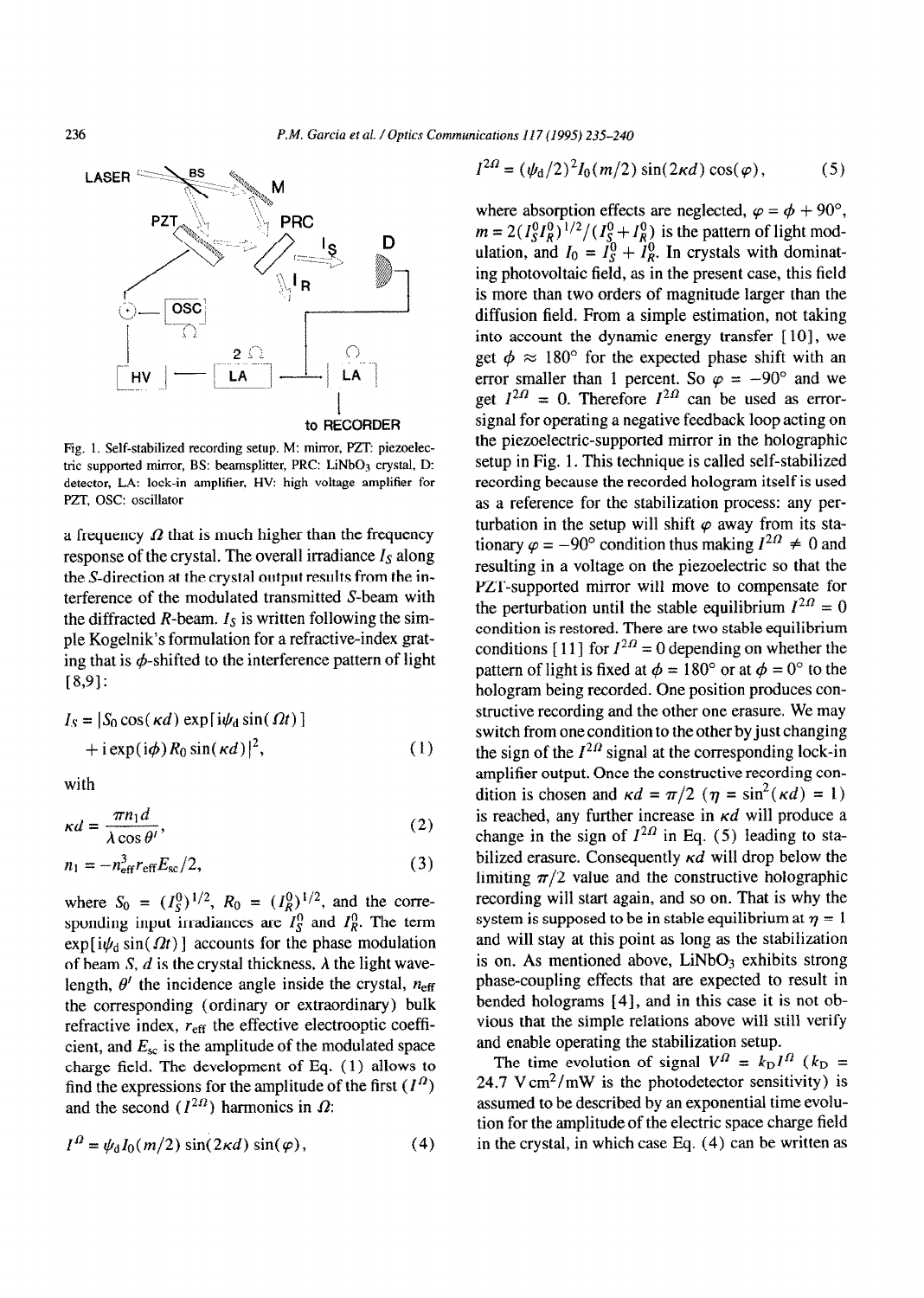

Fig. 2. Measured first harmonic evolution during self-stabilized holographic recording and erasure in LiNbO<sub>3</sub>:Fe (sample SC # 1, extraordinary polarization,  $I_1 = 5.1$  mW/cm<sup>2</sup> and  $I_2 = 10.0$ mW/cm<sup>2</sup>). The odd cycles correspond to holographic recording, whereas the even cycles correspond to holographic erasure. Diffraction efficiency measured at the end of the cycles:  $\eta \approx 1$ and  $\eta \approx 0$ , respectively, for the odd and even cycles.

$$
V^{0}(t) = A \sin\{B[1 - \exp(-t/\tau)]\},
$$
 (6)

where

$$
A = k_{\rm D} \psi_{\rm d} I_0 m/2, \qquad (7)
$$

$$
B = \frac{\pi d n_{\text{eff}}^3 r_{\text{eff}} m E_{\text{sc}}^0}{\lambda \cos \theta'},\tag{8}
$$

$$
\tau = \epsilon_{33}^{\text{st}} \epsilon_0 / \sigma, \tag{9}
$$

where  $\epsilon_{33}^{\text{st}}$  is the static dielectric constant and  $\epsilon_0$  is the electric permittivity of vacuum. The space charge field in Eq. (8) can be written in terms of the photovoltaic field  $E_{\text{ph}}$  so that

$$
E_{\rm sc}^0 = E_{\rm ph} = \kappa_{\rm ph} I/(\sigma d),\qquad(10)
$$

where  $\kappa_{\rm ph}$  is a photovoltaic transport coefficient [12],  $\sigma$  the photoconductivity and I the effectively absorbed irradiance [13].

# 3, Experiment

Self-stabilized holographic experiments were carried out using different Fe-doped LiNbO<sub>3</sub> crystals with their  $c$ -axis in the incidence plane and parallel to the grating vector  $K$ . An interference pattern of light of  $\lambda$  = 514.5 nm was projected onto the whole crystal surface, where the incidence angle in air was  $\theta = 16^{\circ}$ .



Fig. 3. Fit of Eq.  $(6)$  (continuous curve) to the experimental data (crosses) from the cicle number 3 in Fig. 2.

The  $V^{\Omega}$  signal was measured along the S-direction behind the crystal and its evolution was registered during the holographic recording whereas the  $V^{2\Omega} = 0$  (and consequently  $\varphi = -90^{\circ}$  condition was kept fixed by the action of the stabilization system. The evolution of  $V^{\Omega}$  in non-stabilized conditions was always strongly perturbated and non-reproductible for the long time of recording required by the rather low intensity of the recording beams and environmental conditions in our experiments. The experimental evolution of  $V^{T}$  at the photodetector output during self-stabilized recording is plotted in Fig. 2 for the sample  $SC#1$  (thickness  $d = 1.78$  mm) using extraordinarily polarized Ar<sup>+</sup> laser beams. At the end of the first recording cycle, the beam *R was* momentarily switched off in order to measure the diffraction efficiency of the recorded grating and it was verified that almost all light (more than  $95\%$ ) along the S-beam was diffracted showing that, within experimental uncertainties, the  $\eta \approx 1$  condition was reached. This condition was actually verified to hold indefinitely as long as the stabilization was on, as shown by the trace at the end of the recording cycle, in agreement with the theoretical discussion above. After some time we changed the sign of the feedback signal at the output of the  $2\Omega$ -tuned lock-in amplifier in the stabilization loop. In this case the pattern of light is 180°-shifted from its former position and stabilized holographic erasure proceeds. Stabilized recording and erasing were alternatively performed several times. At the end of each recording cycle (odd numbers in Fig. 2) we measured  $\eta \approx 1$  whereas at the end of the erasure ones (even numbers in Fig. 2) it was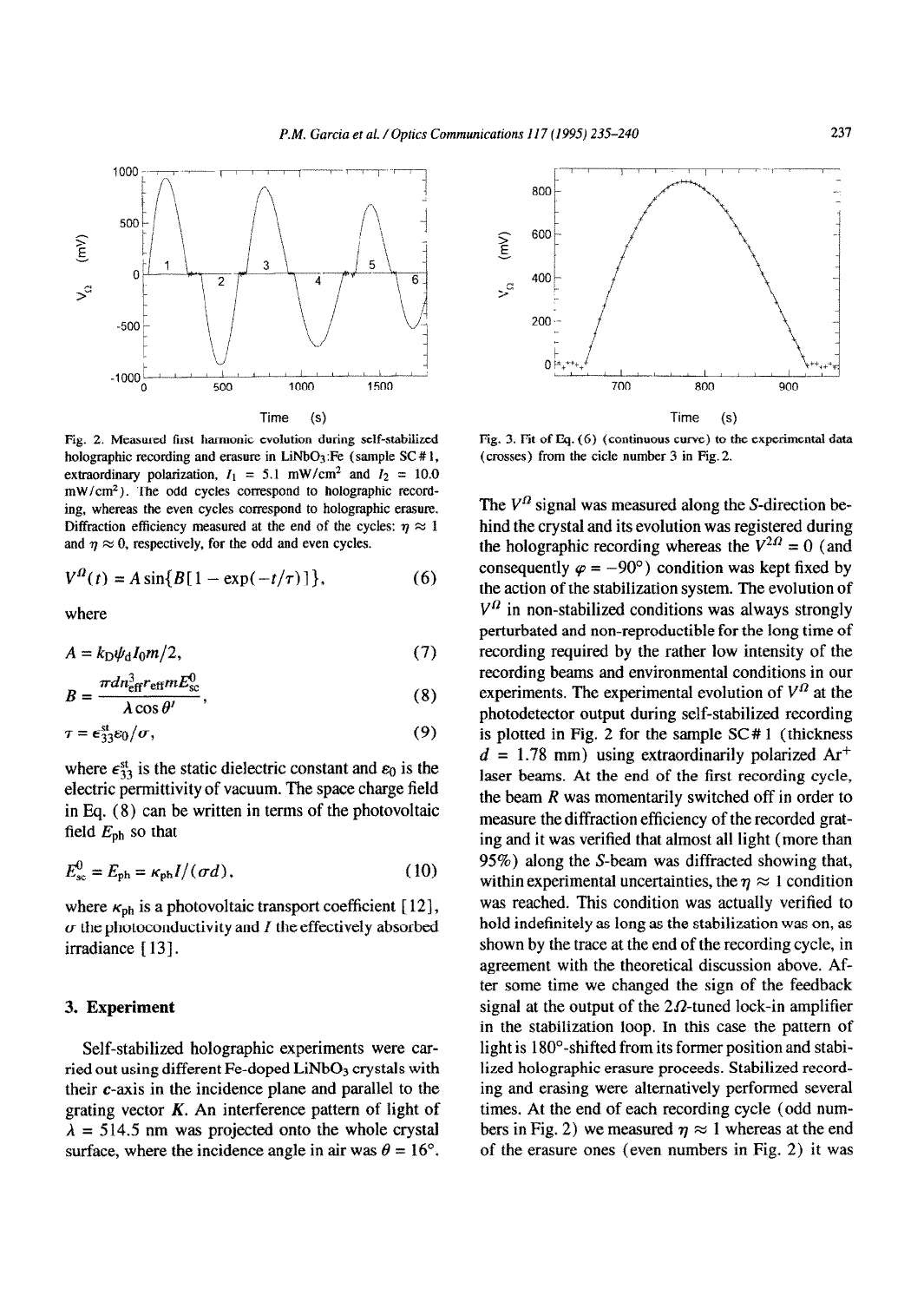Experimental results

| Sample              | Pol.       | 12                    | $I_{\rm R}^0$ | $\alpha$ d | A(V)      | $B$ (rad) | $\tau(s)$ | $S(10^{-11} \text{ m}^3/\text{J})$ |        |
|---------------------|------------|-----------------------|---------------|------------|-----------|-----------|-----------|------------------------------------|--------|
|                     |            | (mW/cm <sup>2</sup> ) |               |            |           |           |           | Exp.                               | Theor. |
| SC#1                | <b>ORD</b> | 4.8                   | 9.6           | 1.46       | 4.0       | 4.4       | 1360      | 0.29                               | 0.33   |
|                     | <b>EXT</b> | 5.1                   | 10.0          | 0.95       | 8.4       | 8.7       | 590       | 1.51                               |        |
| TO <sub>2</sub> -12 | <b>EXT</b> | 9.5                   | 5.0           | 0.19       | 18.2      | 5.7       | 2530      | 0.77                               | 1.05   |
| $751 - 8$           | <b>EXT</b> | 5.8                   | 0.8           | 0.99       | $\bar{ }$ | 7.8       | 1760      | 1.46                               |        |

 $\eta \approx 0$ . Note that the maxima for the successive cycles are decreasing, probably due to the increasing amount of light scattered away from the crystal. The lowering in the successive maxima follows an exponential law where the time constant is 950 s for our experimental conditions. Fig. 3 shows a fit of the Eq.  $(6)$  (continuous curve) to the experimental data (crosses) from cycle number 3 of Fig. 2. All other cycles in Fig. 2 showed a good agreement with the theory as that one plotted in Fig. 3. From this fit, parameters  $A$ ,  $B$  and  $\tau$ were computed and displayed in Table 1.

The same experiment was repeated with the same sample using ordinarily polarized light. The time evolution of  $V^0$  in this case was slower probably due to the larger bulk ordinary absorption coefficient, but showed the same good agreement with the theoretical model. A similar good fit was obtained for a different sample (labelled TO2-12, 0.94 mm thick) using extraordinarily polarized light. This sample exhibits a lower absorption coefficient and looks much more uniform compared to sample SC#l .

Another experiment was performed using a third sample  $(751-8,0.85$  mm thick) and higher input beam ratio ( $\approx$  7.3) of extraordinarily polarized light. Differently than the above reported experiments, in this case a sensible drift of the PZT-supported mirror was detected: a progressive shift away from the  $V^{2,0} = 0$ condition that had to be periodically reset back to zero during recording. Nevertheless in these conditions the stabilized recording did work,  $\eta \approx 1$  (with a precision better than 5%) was also reached and the experimental time evolution of the  $V^{\Omega}$  signal shown in Fig. 4 did adequately fit Eq.  $(6)$  almost as well as for the other experiments described above.

Because of the high Bragg selectivity of the thick recorded holograms in this work, only a single diffracted order was detected behind the sample in



Fig. 4. Fit of Eq.  $(6)$  (continuous curve) to the experimental data (crosses) during self-stabilized holographic recording (sample 751-8, extraordinary polarization,  $I_1 = 5.8$  mW/cm<sup>2</sup> and  $I_2 = 0.8$  $mW/cm<sup>2</sup>$ ). The noisy signal at the beginning was due to the preliminary adjustment of operating conditions.

these experiments. The diffraction efficiency was always computed as the diffracted beam intensity over the diffracted plus transmitted beams intensities behind the crystal. In this way the recorded hologram is better characterized because bulk absorption, uniformly scattered light and Fresnel reflections need not be considered. It is also necessary to point out that non-stabilized experiments were also carried out but were not registered because they were always strongly perturbated and non reproductible leading to much lower diffraction efficiencies.

#### 4. Discussion

The parameters  $B$  and  $\tau$  are related to fundamental crystal constants. In fact the so called holographic sensitivity  $S = n_{\text{eff}}^3 r_{\text{eff}} \kappa_{\text{ph}}/(2\epsilon_{33}^{\text{st}} \epsilon_{\text{o}})$  defined as the refractive index variation per unit absorbed energy in the unit crystal volume for unit incident light pattern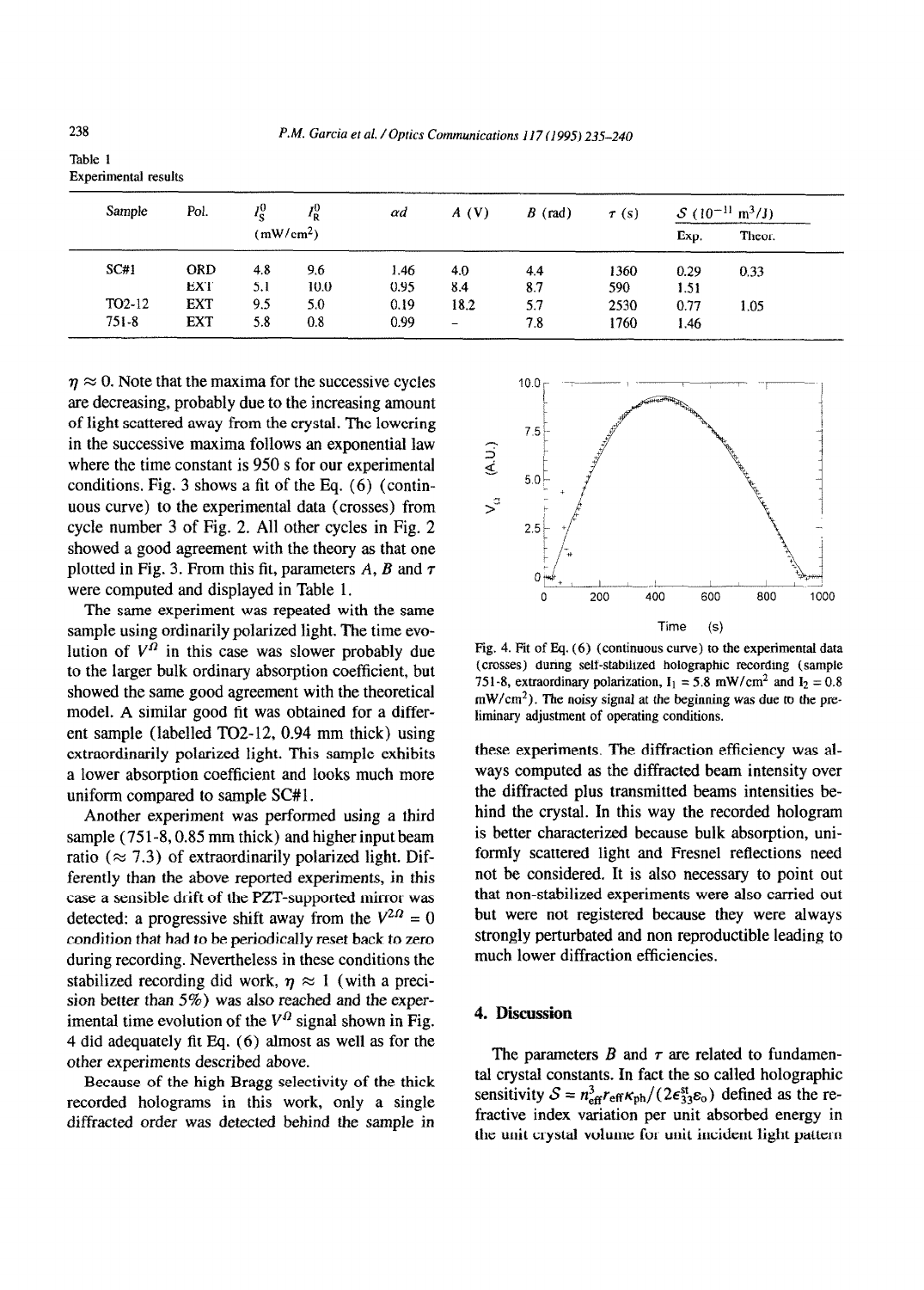Table 2 Material parameters

| $n_0 = 2.33$                     |                                                   | [17] |  |
|----------------------------------|---------------------------------------------------|------|--|
| $n_e = 2.25$                     |                                                   | F171 |  |
|                                  | $r_{13} = 8.6 \times 10^{-12}$ m/V                | [18] |  |
|                                  | $r_{33} = 30.8 \times 10^{-12}$ m/V               | [18] |  |
| $\epsilon_{33}^{\text{st}} = 32$ |                                                   | [18] |  |
|                                  | $\kappa_{\rm ph} \approx 1.7 \times 10^{-11}$ m/V | [19] |  |
|                                  |                                                   |      |  |

modulation, at the initial recording stage [ 141, can be computed from the experimental parameters  $B$  and  $\tau$ 

$$
S = \frac{B \lambda \cos \theta'}{\tau \ 2\pi mI}.
$$
 (11)

The  $S$  values computed from our experimental data are reported in Table 1 and are shown to be in good agreement with the theoretical values computed from the available data in the literature listed in Table 2. Note that the theoretical development in this paper is concerned with the so called first harmonic approximation that is verified for  $m \ll 1$  but not necessarily valid for the  $m \approx 1$  value in most of the experiments described in this paper, a fact that may explain the lack of a better agreement between experimental data and theory in Table 1. It must be also pointed out the presence of a strong light scattering effect that may have a sensible effect on the measured response time  $\tau_{sc}$  $[15]$  and may also interfere with a better agreement with theory.

Symmetry considerations show that dynamic holographic recording in photovoltaic crystals leads to nonbended holograms as long as the recording is carried out with interfering beams of equal intensity. Neither energy nor phase coupling are supposed to occur in these conditions so that Kogelnik's formulation does hold as was already experimentally verified [16]. In this case the  $V^{20} = 0$  condition is verified. This is not the case of the experiments reported in this paper where input intensity beam ratios vary from  $\sim$  2  $\sim$ '7 (see Table I) and therefore bended holograms are expected to occur. However, our results for different samples and light polarization states do fit very well the simple Kogelnik's diffraction efficiency formulation with the time evolution recording process being just represented by a simple exponential relation. This simple model does also explain the fact that the  $\eta = 1$ condition can be indefinitely kept in stabilized recording mode. On the other hand the continuous drift trend

of  $V^{2}$ <sup> $\mu$ </sup> verified in the experiment for the highest interfering beam ratio ( $\sim$  7.3 with  $m \approx 0.65$ ) shows that the  $V^{2} = 0$  condition is not the characteristic one for the equilibrium state. In fact  $V^{2}$   $\neq$  0 is predicted  $[7]$  from dynamic coupled-wave theory even if  $\phi = 180^\circ$  is strictly verified, so that we assume [I91 that hologram bending is the reason for the small drift in the self-stabilized second harmonic. This assumption is reinforced by the fact that such a drift is only sensible for large interfering beams intensity ratios, where hologram bending effects are also supposed to increase  $[7,16]$ . On the other hand there is also the possibility that a hologram phase-shift slightly different from  $180^\circ$  be the cause of the second harmonic drift. This latter possibility, however, is not supported by any experimental evidence in this work.

The actively imposed  $V^{2,0} = 0$  condition allows to record the hologram in such a way to reach  $n = 1$  even in the presence of a light pattern modulation  $m$  considerably lower than 1. It is not clear yet why a good experimental agreement with the Kogelnik's formulation is verified in conditions where hologram bending is expected to occur. Experimental evidences in this work indicate that the imposed  $V^{2n} = 0$  condition does apparently prevent hologram bending during recording.

## 5. **Conchsions**

We have shown that self-stabilized holographic recording in  $LiNbO<sub>3</sub>$  leads to an almost 100% (within the limits of experimental uncertainties) diffraction efficiency that can be kept at this level as long as stabilization is operating, even for low light pattern modulation coefficients. The simple Kogelnik's coupled-wave theory is shown to describe fairly well the recording process in self-stabilized regime. Experimental evidences are here reported showing that self-stabilized recording may prevent hologram bending in LiNbO<sub>3</sub>.

The stabilized recording procedure and the results described in this paper may both help developing new applications and provide a new technique for studying holographic recording in photovoltaic crystals.